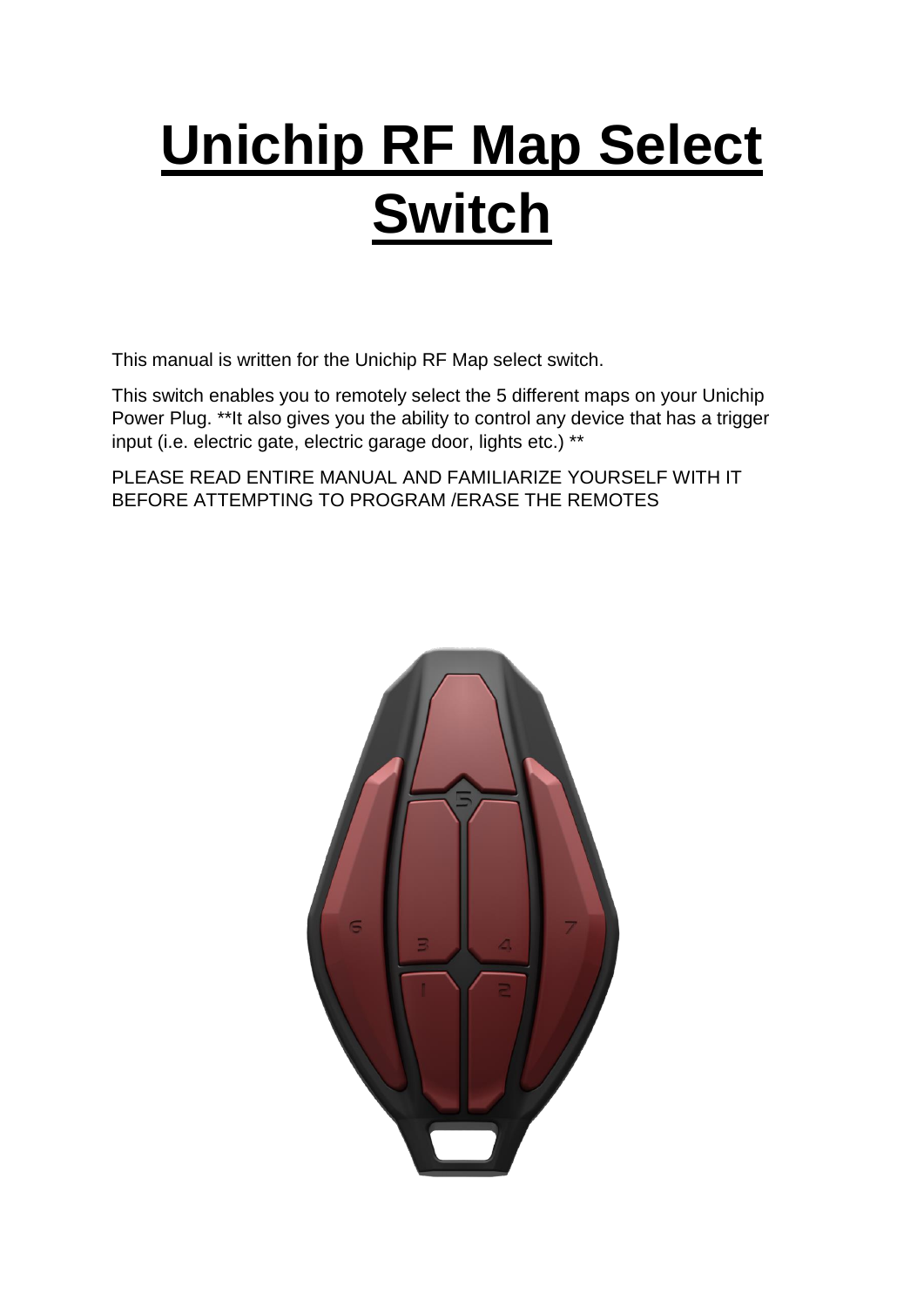## **When you receive your Unichip RF Map select switch**:

When you first power up the receiver with the RF Power UP (available from Dastek Power) you will see the red LED flash briefly, this means that it has started up, thereafter the green LED will flash constantly, which means that the unit is running (also referred to as the heartbeat).

It some cases, on initial startup, the receiver might go straight to pairing mode *(The green LED will remain ON)*. It is always best to erase the receiver first to ensure only the desired remotes are paired with the desired receiver.

#### **Erasing the Receiver:**

This will erase all transmitters from the receiver as well as the receiver mode.

Connect the receiver to the RF Power UP, and switch power on. With the heartbeat running, **let the receiver idle for 5 seconds or more**, this resets the count of power cycles and ensures you always start your count at 1.

Erasing mode is accessed cycling the power 8 times, starting and ending with ON. (This entire cycle should be done within roughly 10-15 seconds)

The receiver will now confirm that it has been successfully erased by turning both green and red LED's on and keeping them on for roughly 2 seconds. After which the heartbeat continues.

This concludes the erasing procedure of the receiver.

# **Pairing of the Receiver and Transmitter (FOR USE IN A VEHICLE):**

*Note: Like with the Unichip, the cycling of power should NOT be done with ignition on and off in a vehicle.*

To get the receiver into programming mode, the power should be cycled 3 times starting and ending with ON. (This entire cycle should be done within roughly 5 seconds)

The receiver will now confirm programming mode by illuminating the green LED on the connector side of the receiver. *The green LED will remain ON.*

The receiver is now in programming mode and ready for the buttons on the remote to be paired.

Now buttons 1 through 5 must be pressed in order of preference and then the receiver will confirm each button pressed by flashing the red LED and successful pairing of the 5 buttons by flashing both green and red LED's twice, and then automatically exit programming mode and continue showing the heartbeat.

Keep in mind that the receiver will pair the  $1<sup>st</sup>$  pressed button with map 1,  $2<sup>nd</sup>$  pressed button with map 2 and so on.

The unit is now ready for installation into the vehicle.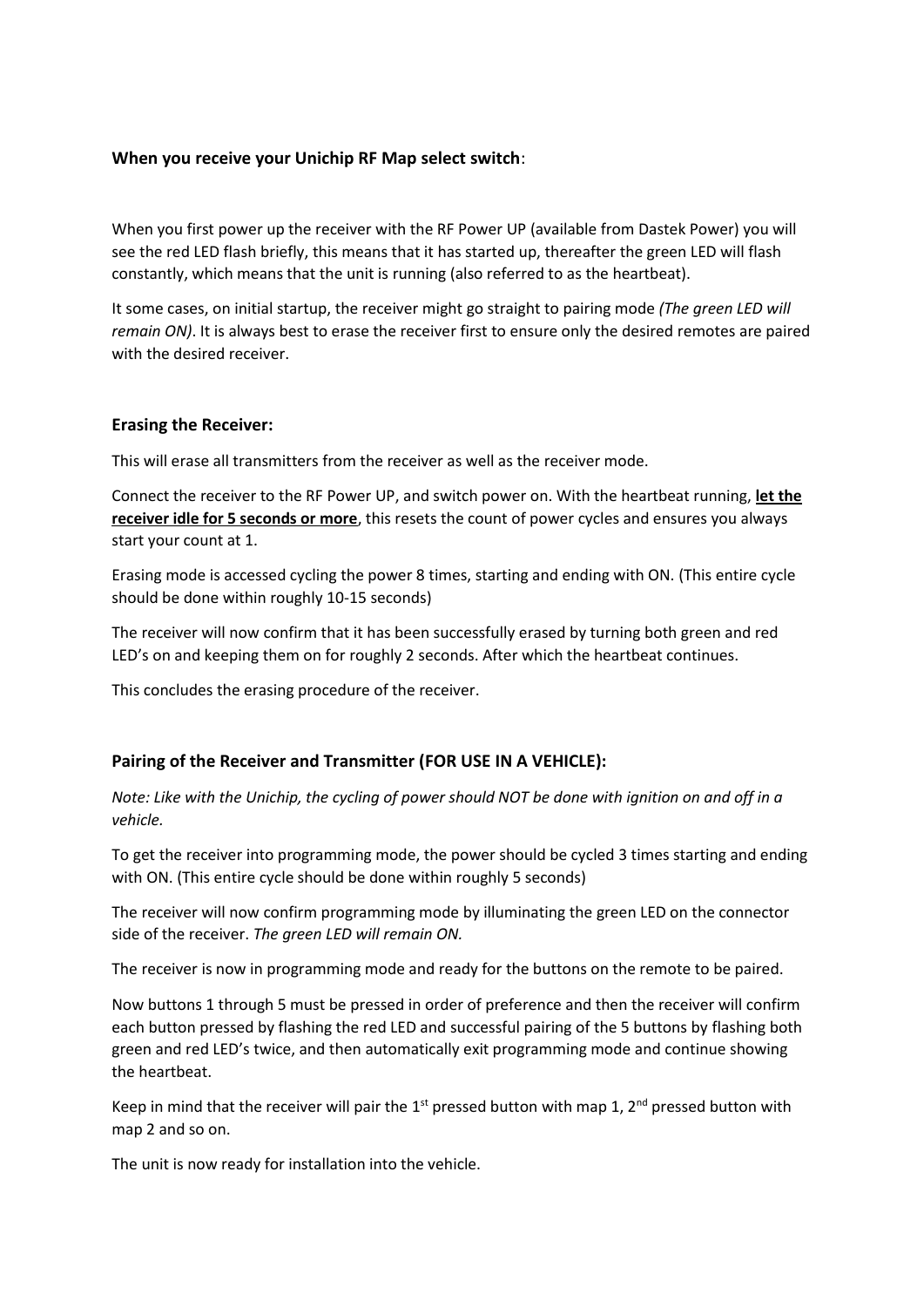If additional remotes are required, the same process should be followed for every additional remote.

This concludes the pairing procedure for RF map select use, with Unichip Power Plug.

# **Pairing of the receiver and transmitter (FOR USE WITH TRIGGER DEVICES), gate motors etc.:**

To get the receiver into programming mode, the power should be cycled 3 times starting and ending with ON. (This entire cycle should be done within roughly 5 seconds)

The receiver will now confirm programming mode by illuminating the green LED on the connector side of the receiver.

The receiver is now in programming mode and ready for the buttons on the remote to be paired.

Now only button 6 or button 7 can be pressed to be paired on the receiver to be used for a trigger device. (gate motor etc)

The same steps should be followed for every additional remote.

This concludes the pairing procedure for RF map select use, with trigger device.

**Note:** the receiver is put into different modes depending on what buttons were paired. Buttons 1 through 5 will put the receiver into map select mode and button 6 and 7 will put it in trigger mode typically used for gate motors etc.

Buttons 1 through 5 is only for map select (in any preferred order) and buttons 6 and 7 is only for trigger devices like gate motors etc.

# **It will not work the other way around!**

# **Using your Unichip RF map select switch:**

Once paired, operating the remote, you will see one brief flash of the LED (on the remote).

This indicates that the instruction given has been carried out by the receiver, i.e.

- 1. Instruction is given by pressing button 3.
- 2. Message is sent to receiver.
- 3. Receiver carries out instruction and replies to remote.
- 4. Remote flashes LED once to confirm success.

This should all happen in under 1 second.

The LED will only flash if there is a paired receiver powered on and in range. If this condition is not met, the LED will not flash. This does NOT mean the remote is not working, it simply means the instruction was sent but not carried out.

- All messages are AES encrypted (secure).
- This product meets the RF regulatory requirements applicable in territories worldwide, including Europe, Japan, China and the USA.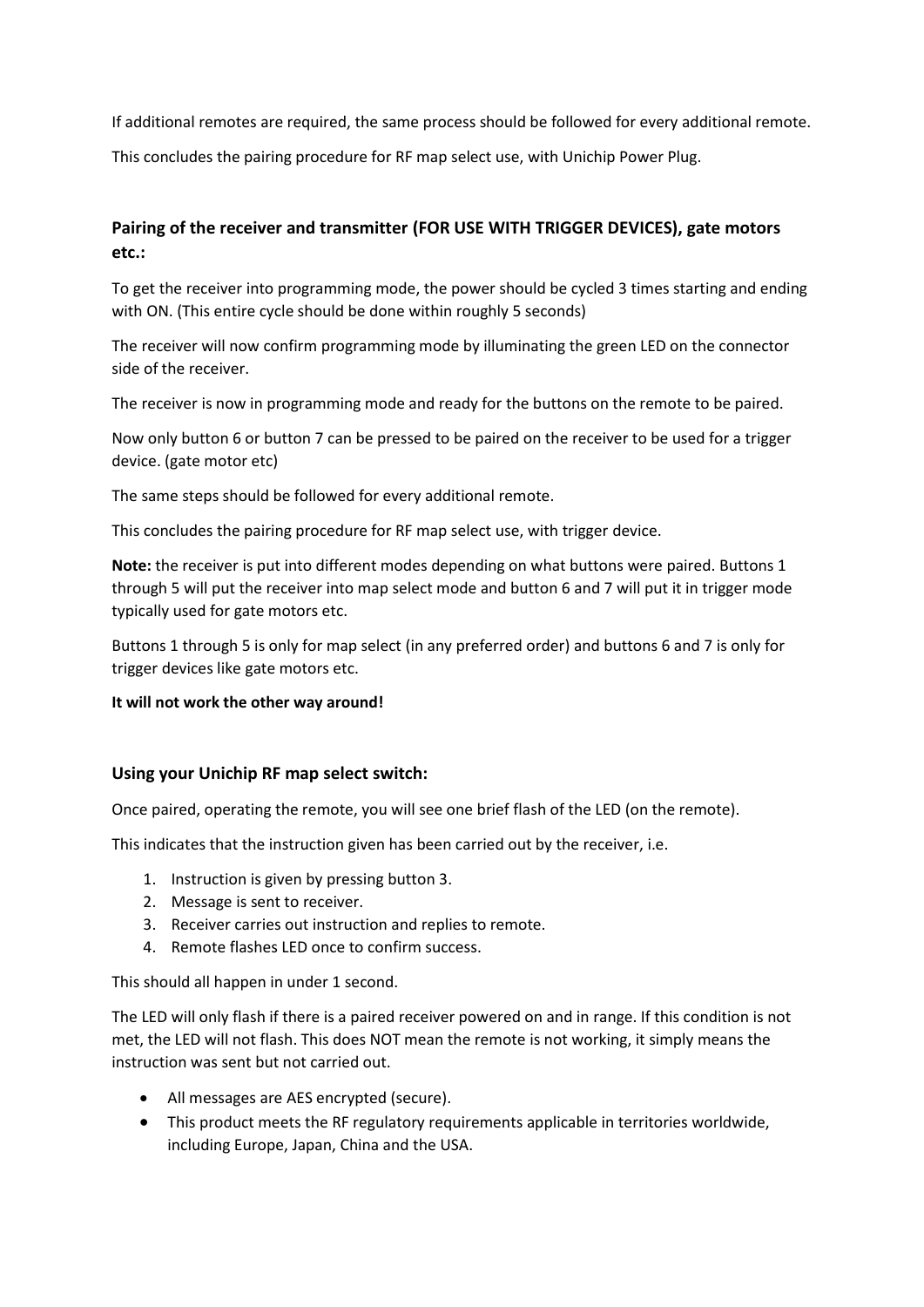Designed and manufactured using the latest technology in electronic design and manufacturing.

### **Notes:**

If the receiver has been programmed for use with Unichip Power Plug, it must be erased and re paired before it can work with a trigger device.

When the receiver has been programmed for use with a trigger device, it must be erased and re paired before it can be used with Unichip Power Plug.

If the receiver was already successfully paired, and programming is attempted, the LED's on the receiver will indicate it as follows on first button push – Green LED ON and Red LED will flash twice, then automatically exits programming mode.

It is the customer's responsibility to acknowledge the warning that the remote will indicate by flashing the LED twice on successful button pushes\*, indicating that the Battery should be changed with a good quality replacement. (1 x CR2032 3v button/coin cell per remote) Battery available from Dastek Power as well as leading retailers.

DO not tamper with/modify the antenna of the Receiver in any way. This will negatively influence the performance.

#### **Battery Lifetime:**

Based on our calculations, on an average of 10 button presses per day, everyday, with a good quality CR2032 battery, the battery lifetime should be between 2 and 4 years.

These are calculated results and not tested results, hence the low battery indication.

#### **Mechanical assembly:**

Be very careful not to overtighten the screws in the event of battery or button replacement.

#### **Operating conditions/specifications:**

The receiver unit works with nominal 12 Vdc.

The receiver unit was developed for an IP69K rating and can be installed inside a vehicle cabin or engine bay, gate motor, garage door motor etc.

\*Successful button pushes, is when the remote confirms that the instruction has been successfully carried out by the receiver, flashing the LED.